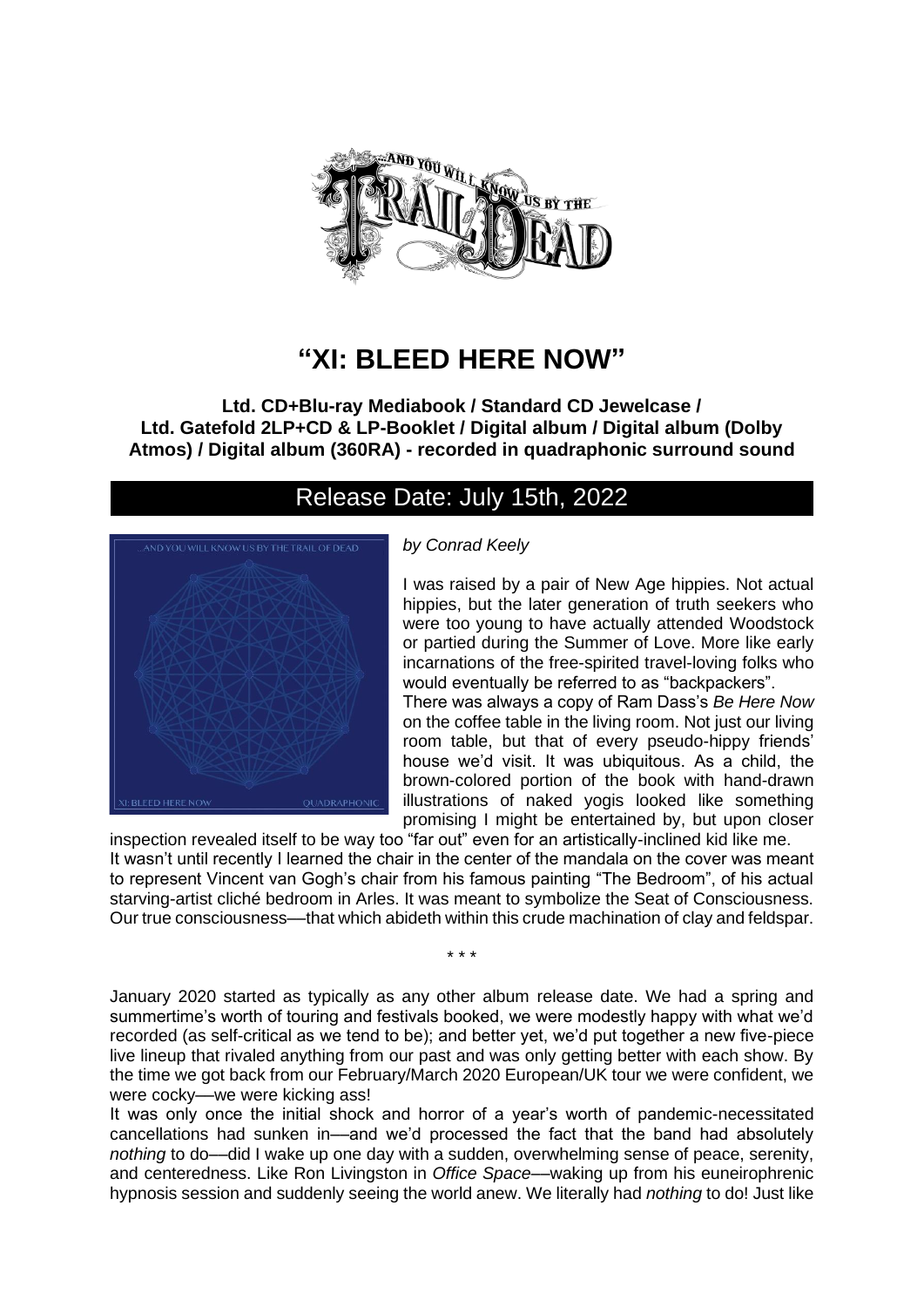what Ram Dass had described in *Be Here Now*. This was amazing! Put simply, it was a dream come true.

It took several bliss-filled, perambulating months of hiking the hills surrounding Austin, walking dogs, cooking at home and reading books (actually *reading* books again!) that I started to think, hmmmm... maybe we should start a new album. I mean, why not, right? There were some really great music documentaries coming out at the time, which had inspired in me a sense of reconnecting with that oft-nostalgized (that's not actually a word btw) Golden Age of rock music. You know the one: back before *Autotune* (pronounced with a German accent, for some reason), before Pro Tools, before these stultifying, mind-numbing levels of compression had made sound files look like perfect Lego blocks instead of rising and falling tides of atmospheric evolution.

It was that bygone analog era that we wanted to reconnect with. But it was *this* newfound digital era that we wanted to describe. What sort of times *were* we actually living in? Weird and unfamiliar seemed almost understatements. It was as if nothing short of an alien invasion could actually surprise anyone, anymore. One could almost imagine the bemused and ironic jokememe responses that first contact might elicit on TikTok, rather than the blood-curdling screams that men landing from outer space would have garnered in the 1950s.

Because of all this time on our hands, and absolutely no pressure from absolutely nobody, we had the untrammeled luxury of starting off very, very slowly. Instead of getting together for rehearsals in some musty, sound-proofed garage, starting in February of 2021 we met at my house. And we just talked. No tours to look forward to, no shows lined up. Just plenty of time and latitude to sit and talk.

We talked about music documentaries, pulled up YouTube videos of performances we loved and cherished, traded hearsay stories of our musical influences, biography recommendations, discursive ramblings on music theory, popular culture, recreational drug use, and the ontological absurdity of genre classifications. Why is the ridiculously self-indulgent story of Mötley Crüe (*The Dirt*) every bit as poignant and entertaining as the ridiculously morbid story of Mayhem and the Norwegian Black Metal movement (*Lords of Chaos)*? We compared what we loved most about rock and roll, down to its essence—the very noumena. After all these lean years (where we'd grown fat) and less-than-glorious album sales (had that last album even sold any copies after we stopped touring?), what was it that made us still want to make albums and not go into real estate, cryptocurrency, or professional gambling?

And yes, we even felt obliged to pull up more recent albums, and kept asking ourselves the same question: why do all these new albums sound so… dare we say it, *bad*? What *happened*  to music production? I mean, many of these records had huge budgets, and yet they opted for etiolated mixes that seemed to say more about digital technology than they did anything else. Such as the things we'd been raised to cherish about our favorite albums: authenticity, humanity, revolution. We had probably less than one-tenth of a major label budget to make an album. How could we record something that would live up to our expectations? How do we *Moneyball* this album—in other words, how do we make it sound like it was made for a million dollars, when in actuality all we really had was an independent record budget that was almost guaranteed to have nothing left over at the end?

We came up with a basic plan, based on VH1's *Behind The Music* and *Classic Albums*  documentaries of the albums we loved––Led Zeppelin, Rush, Peter Gabriel, Kate Bush, Fleetwood Mac, Pink Floyd. We would do it like a lot of them had done before. Instead of paying hourly rates at some hip, high-tech professional studio, we would find a spot we could afford to lease for a couple months so that we never felt stressed for time, and in a relaxing location that would put us at complete ease and make us look forward to showing up every day.

We had just the spot. Some friends of ours had their rehearsal space in a large, old-style Texas barn on their property, adjacent to a huge field. Texas hippy bands used to rehearse there back in the seventies. Horse thieves had probably tried to steal horses from it back in the 1800s; the Indian Wars had been waged in the field outside; the Clovis people had flintknapped and skinned mastodons down by the creek; and Santa Anna quite likely marched his troops across the property on his way to the Alamo (not really on that last one since they'd marched northwards from San Luis Potosi, but one could always imagine).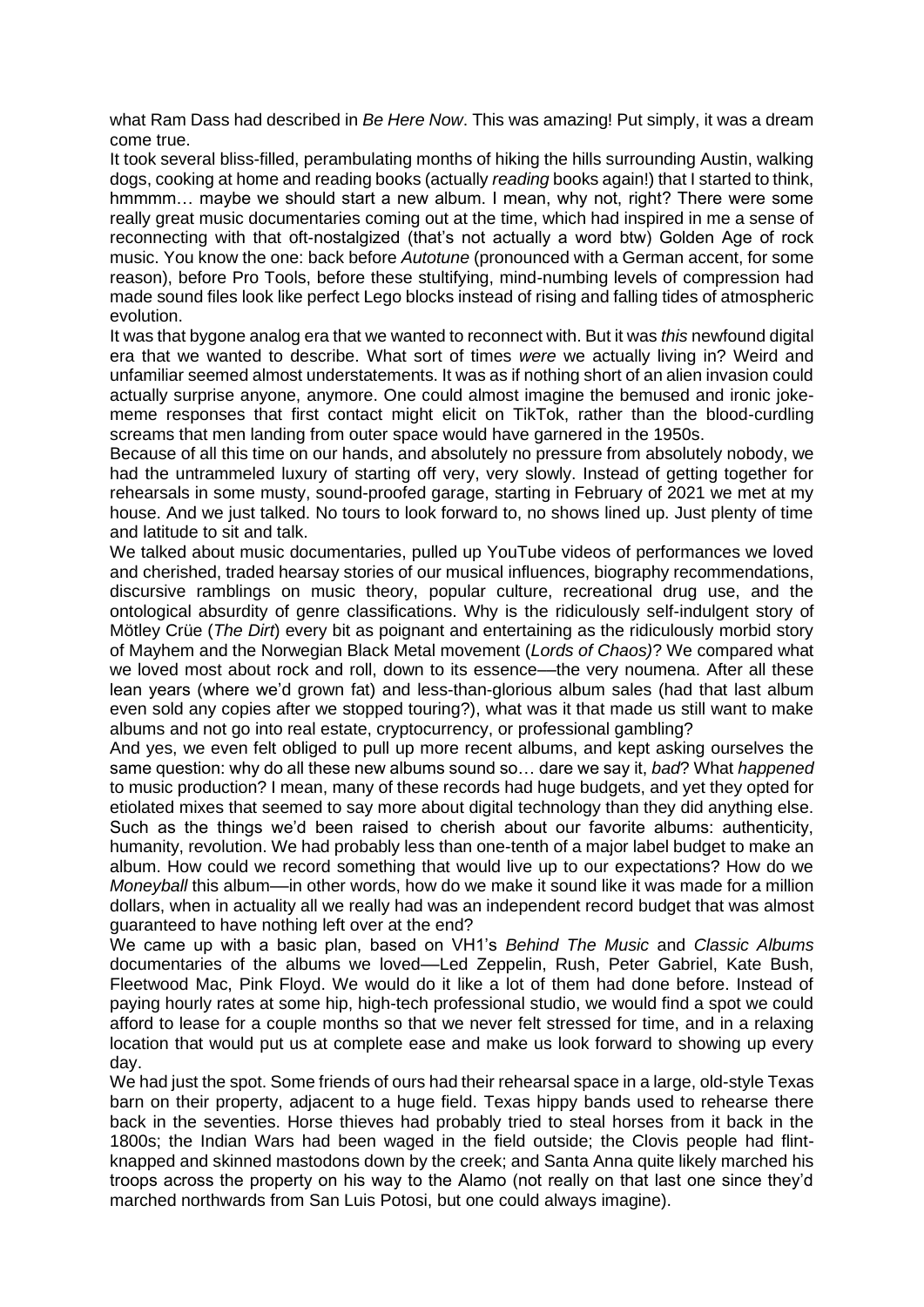The tracking room was large enough to keep two drum kits permanently set up and mic'd. Two kits, like we used to do. Three guitar stations also set up (we didn't know who'd be playing what on each song, it was musical chairs). A.J. had the only permanent station––his Wall of Synth, next to his Leslie cabinet. That was going to be a big feature on the album; the classic rock sound of a dirty organ, the Leslie vibrating its harmonious distortions through the wooden floors of the barn.

Our producer Charles Godfrey, was he happy about it? Hell no, he wasn't. There was a low frequency hum emanating from below the floorboards (that only he could hear, I insisted jokingly), it would fuck with the monitoring system. That's fine, I shot back. There's a soccer pitch, an archery target, and a grill area outside. When things get frustrating, we'll just go outside, light a cooking fire, kick the soccer ball, throw the frisbee around, then go back in and record some more.

We invented a sport. It's called "*Frizball*". It involves players throwing a frisbee and kicking a soccer ball at the same time.

On my birthday in May I got a pocket-dial from an old friend from Interscope Records, Kamran. Or did I pocket-dial him? We never did work out which. Back then he was head of the label's "New Media" department (this was before anyone had coined the term "social media"). Either way, we were soon deep in catch-up: he'd been working on Moog Fest until Covid had caused that to grind to a halt. I'd been collecting synthesizers, I told him. I loved all the new Behringer clones we're using on the album: the Poly D, the Mono/Poly, the ARP 2600, the VC340 Vocoder (heard very loudly on the track *Golden Sail*).

That conversation led him to bring up the synthesizer-pioneering legend Suzanne Ciani. Of course I'd heard of her! I loved her *Buchla Concerts 1975* album. "Yeah we just produced her new album," Kamran told me, "it's called *LIVE Quadraphonic*. It's actually *in* quadraphonic. You guys should do a quadraphonic album... I can tell you how, it's way easier than you think!" I wish I'd recorded that conversation, actually. Because by the next day, that's what we all agreed we were now working on. Without actually knowing yet how we were going to do it, of course. But it made perfect sense––we had two drum kits set up. And with three guitars going, and the keyboards, and the new harmony parts we were trying out—why not do it in surround? Sure, there hadn't been a rock album recorded in quad since the seventies, and we'd have to sell the idea to the label. Would it play on vinyl? Even if it did, none of us had a quad system to listen to it on at home. But…

But, Kamran assured us this was going to be a *lot* easier that we thought; because of a software plugin called *Quark* that he'd received a grant from the National Endowment of the Arts to develop. It painlessly "folded" a surround mix down to stereo for quick reference. Not only that, but surround sound was far more accessible than most people realized. Most of our computers, entertainment systems, and even streaming services are already set up for it. We just don't usually make the technological leap, or we regard it as existing in the realm of the "audiophile" or sound system aficionado. It was like a scene from *Walk Hard,* where the caveats being expressed were clearly not meant to dissuade anyone: *"You don't want none of this shit, Dewey! It turns all your bad feelings into good feelings".*

For those who aren't recording engineers, it's important to note the difference: you don't record an album in surround. You just record like you've always recorded. You *mix* the album in surround. However, if you have the intention of mixing in surround to begin with, you suddenly find yourself making slightly broader decisions when approaching the recording. For instance, tracking our friends in the *Tosca String Quartet* for the live string arrangements on the opening theme *Our Epic Attempts* and the Bridgerton-esque (as we jokingly called it) string performance on *Millennium Actress*, we set up the mics with the idea that we could mix them into four channels rather than two. When doing the vocals for *Growing Divide,* we thought how cool it would be to have our friend Britt Daniel come in to sing one of the harmonies, so that we could have four different voices separated out between two stereo mixes. And although our old friend Amanda Palmer was now living in New Zealand (the only artist on the album who was not recorded here in Austin, Texas), wouldn't a male-female vocal duet with her sound amazing, separated front and back?

It was only after two solid months of recording, playing *Frizball*, cooking barbecues outside (the "someone check the potatoes!" reference at the end of *Salt In Your Eyes* was quite literally